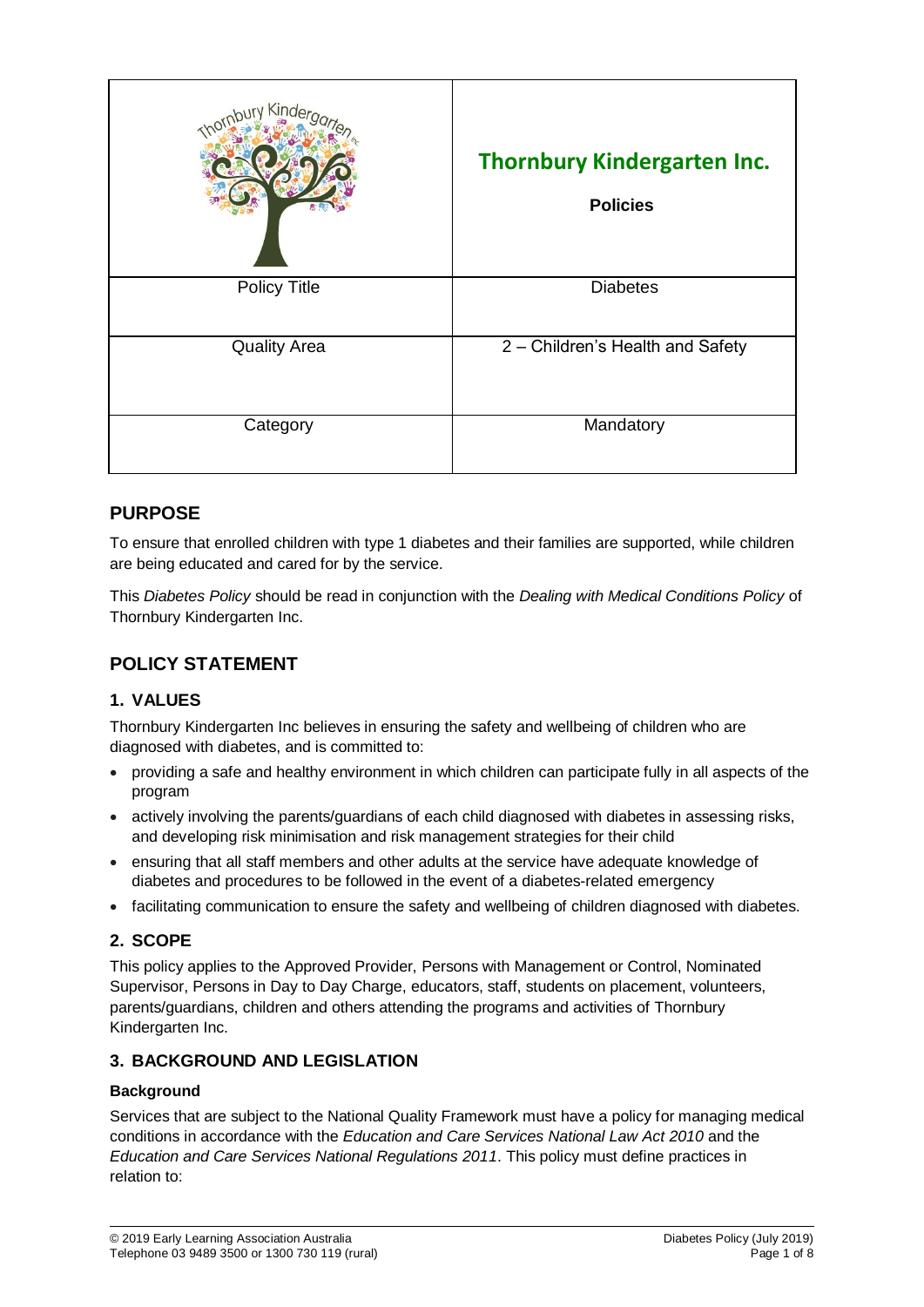- the management of medical conditions
- procedures requiring parents/guardians to provide a medical management plan if an enrolled child has a relevant medical condition (including diabetes)
- development of a risk minimisation plan in consultation with a child's parents/guardians
- development of a communication plan for staff members and parents/guardians.

Staff members and volunteers must be informed about the practices to be followed in the management of specific medical conditions at the service. Parents/guardians of an enrolled child with a specific health care need, allergy or other relevant medical condition must be provided with a copy of the *Dealing with Medical Conditions Policy* (in addition to any other relevant service policies).

Services must ensure that each child with diabetes has a current diabetes action and management plan prepared specifically for that child by their diabetes medical specialist team, at or prior to enrolment, and must implement strategies to assist children with type 1 diabetes. A child's diabetes action and management plan provides staff members with all required information about that child's diabetes care needs while attending the service.

The following lists key points to assist service staff to support children with type 1 diabetes:

- Follow the service's *Dealing with Medical Conditions Policy* (and this *Diabetes Policy*) and procedures for medical emergencies involving children with type 1 diabetes.
- Parents/guardians should notify the service immediately about any changes to the child's individual diabetes action and management plan.
- The child's diabetes medical specialist team may include an endocrinologist, diabetes nurse educator and other allied health professionals. This team will provide parents/guardians with a diabetes action and management plan to supply to the service. Examples can be found here: <http://www.diabetesvic.org.au/resources>
- Contact Diabetes Australia Vic for further support, information and professional development sessions.

Most children with type 1 diabetes can enjoy and participate in service programs and activities to their full potential, but are likely to require additional support from service staff to manage their diabetes. While attendance at the service should not be an issue for children with type 1 diabetes, they may require time away to attend medical appointments.

#### **Legislation and standards**

Relevant legislation and standards include but are not limited to:

- *Education and Care Services National Law Act 2010*: Sections 167, 169
- *Education and Care Services National Regulations 2011*: Regulations 90–96, 102, 136, 137, 146, 147, 160–162, 168(2)(d), 173, 177, 181, 183, 184, 246
- *Health Records Act 2001* (Vic)
- *National Quality Standard*, Quality Area 2: Children's Health and Safety
- *Occupational Health and Safety Act 2004* (Vic)
- *Privacy and Data Protection Act 2014* (Vic)
- *Privacy Act 1988* (Cth)
- *Public Health and Wellbeing Act 2008*
- *Public Health and Wellbeing Regulations 2009* (Vic)

The most current amendments to listed legislation can be found at:

- Victorian Legislation Victorian Law Today:<http://www.legislation.vic.gov.au/>
- Commonwealth Legislation ComLaw:<http://www.comlaw.gov.au/>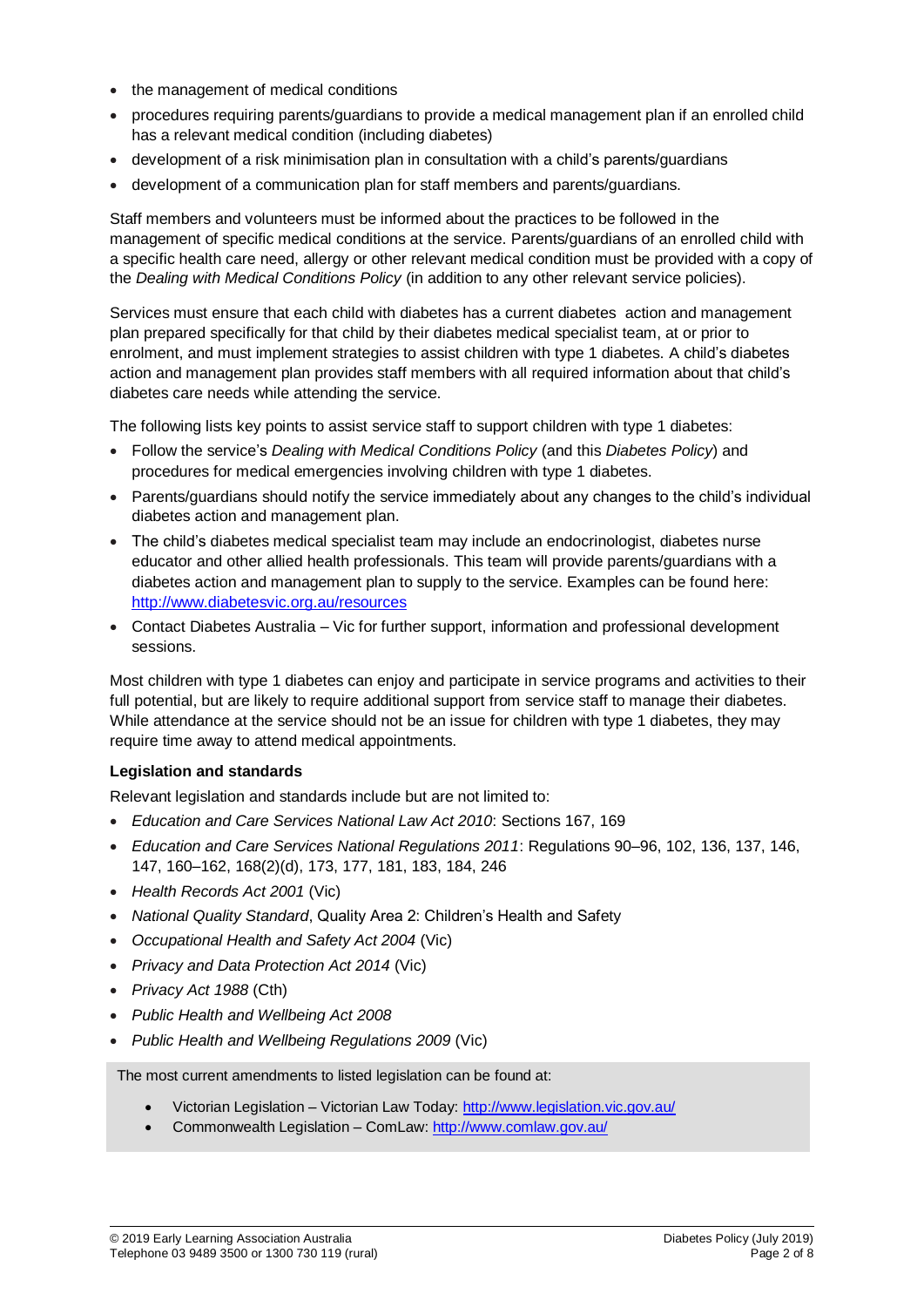### **4. DEFINITIONS**

The terms defined in this section relate specifically to this policy. For commonly used terms e.g. Approved Provider, Nominated Supervisor, Regulatory Authority etc. refer to the General Definitions section of the PolicyWorks manual provided in each foyer.

**Type 1 diabetes:** An autoimmune condition that occurs when the immune system damages the insulin producing cells in the pancreas. Type 1 diabetes is treated with insulin replacement via injections or a continuous infusion of insulin via a pump. Without insulin treatment, type 1 diabetes is life threatening.

**Type 2 diabetes:** Occurs when either insulin is not working effectively (insulin resistance) or the pancreas does not produce sufficient insulin (or a combination of both). Type 2 diabetes accounts for 85 to 90 per cent of all cases of diabetes and usually develops in adults over the age of 45 years, but is increasingly occurring in individuals at a younger age. Type 2 diabetes is unlikely to be seen in children under the age of 4 years.

**Hypoglycaemia** *or* **hypo (low blood glucose):** Hypoglycaemia refers to having a blood glucose level that is lower than normal i.e. below 4 mmol/L, even if there are no symptoms. Neurological symptoms can occur at blood glucose levels below 4 mmol/L and can include sweating, tremors, headache, pallor, poor co-ordination and mood changes. Hypoglycaemia can also impair concentration, behaviour and attention, and symptoms can include a vague manner and slurred speech.

Hypoglycaemia is often referred to as a 'hypo'. Common causes include but are not limited to:

- taking too much insulin
- delaying a meal
- consuming an insufficient quantity of carbohydrate
- undertaking unplanned or unusual exercise.

It is important to treat hypoglycaemia promptly and appropriately to prevent the blood glucose level from falling even lower, as very low levels can lead to loss of consciousness and possibly convulsions.

The child's diabetes action and management plan will provide specific guidance for services in preventing and treating a hypo.

**Hyperglycaemia (high blood glucose):** Hyperglycaemia occurs when the blood glucose level rises above 15 mmol/L. Hyperglycaemia symptoms can include increased thirst, tiredness, irritability and urinating more frequently. High blood glucose levels can also affect thinking, concentration, memory, problem-solving and reasoning. Common causes include but are not limited to:

- taking insufficient insulin
- consuming too much carbohydrate
- common illnesses such as a cold
- stress.

**Insulin:** Medication prescribed and administered by injection or continuously by a pump device to lower the blood glucose level. In the body, insulin allows glucose from food (carbohydrates) to be used as energy, and is essential for life.

**Blood glucose meter:** A compact device used to check a small blood drop sample to determine the blood glucose level.

**Insulin pump:** A small, computerised device to deliver insulin constantly, connected to an individual via an infusion line inserted under the skin.

**Ketones:** Occur when there is insufficient insulin in the body. High levels of ketones can make children very sick. Extra insulin is required (given to children by parents/guardians) when ketone levels are >0.6 mmol/L if insulin is delivered via a pump, or >1.0 mmol/L if on injected insulin.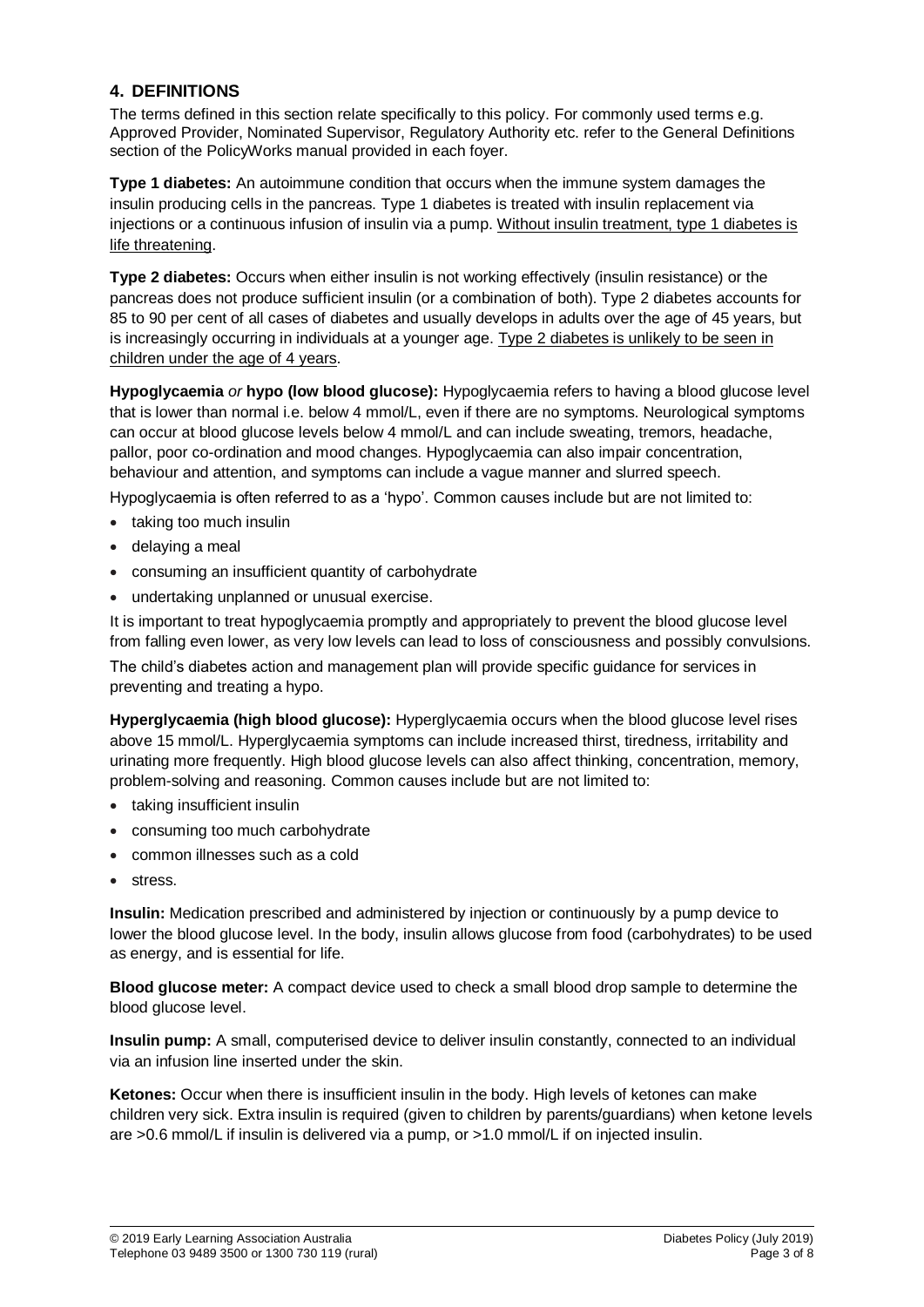### **5. SOURCES AND RELATED POLICIES**

#### **Sources**

- Caring for Diabetes in Children and [Adolescents, Royal Children's Hospital](http://www.rch.org.au/diabetesmanual/index.cfm?doc_id=2352) Melbourne: <http://www.rch.org.au/diabetesmanual/>
- Diabetes Victoria, multiple resources available to download here: [www.diabetesvic.org.au/resources](http://www.diabetesvic.org.au/resources)
	- Information about professional learning for teachers (i.e. *Diabetes in Schools* one day seminars for teachers and early childhood staff), sample management plans and online resources.
- Diabetes Victoria, Professional development program for schools and early childhood settings: [https://www.diabetesvic.org.au/how-we-help-detail?tags=Left-Mega-](https://www.diabetesvic.org.au/how-we-help-detail?tags=Left-Mega-Nav%2FSchools&content_id=a1R9000000HsgqyEAB&bdc=1)[Nav%2FSchools&content\\_id=a1R9000000HsgqyEAB&bdc=1](https://www.diabetesvic.org.au/how-we-help-detail?tags=Left-Mega-Nav%2FSchools&content_id=a1R9000000HsgqyEAB&bdc=1)

#### **Service policies**

- *Administration of First Aid Policy*
- *Administration of Medication Policy*
- *Dealing with Medical Conditions Policy*
- *Enrolment and Orientation Policy*
- *Excursions and Service Events Policy*
- *Food Safety Policy*
- *Hygiene Policy*
- *Incident, Injury, Trauma and Illness Policy*
- *Inclusion and Equity Policy*
- *Nutrition and Active Play Policy*
- *Occupational Health and Safety Policy*
- *Privacy and Confidentiality Policy*
- *Supervision of Children Policy*

## **PROCEDURES**

#### **The Approved Provider or Persons with Management and Control is responsible for:**

- ensuring that a diabetes policy is developed and implemented at the service
- ensuring that the Nominated Supervisor, educators, staff, students and volunteers at the service are provided with a copy of the *Diabetes Policy*, including the section on management strategies (refer to Attachment 1 – Strategies for the management of diabetes in children at the service), and the *Dealing with Medical Conditions Policy*
- ensuring that the programs delivered at the service are inclusive of children diagnosed with diabetes (refer to *Inclusion and Equity Policy*), and that children with diabetes can participate in all activities safely and to their full potential
- ensuring that the parents/guardians of an enrolled child who is diagnosed with diabetes are provided with a copy of the *Diabetes Policy* (including procedures) and the *Dealing with Medical Conditions Policy* (Regulation 91)
- ensuring that the Nominated Supervisor, staff and volunteers at the service are aware of the strategies to be implemented for the management of diabetes at the service (refer to Attachment 1 – Strategies for the management of diabetes in children at the service)
- ensuring that staff have access to appropriate training and professional development opportunities and are adequately resourced to work with children with Type 1 Diabetes and their families
- ensuring that each enrolled child who is diagnosed with diabetes has a current diabetes action and management plan prepared specifically for that child by their diabetes medical specialist team, at or prior to enrolment and signed off by all relevant parties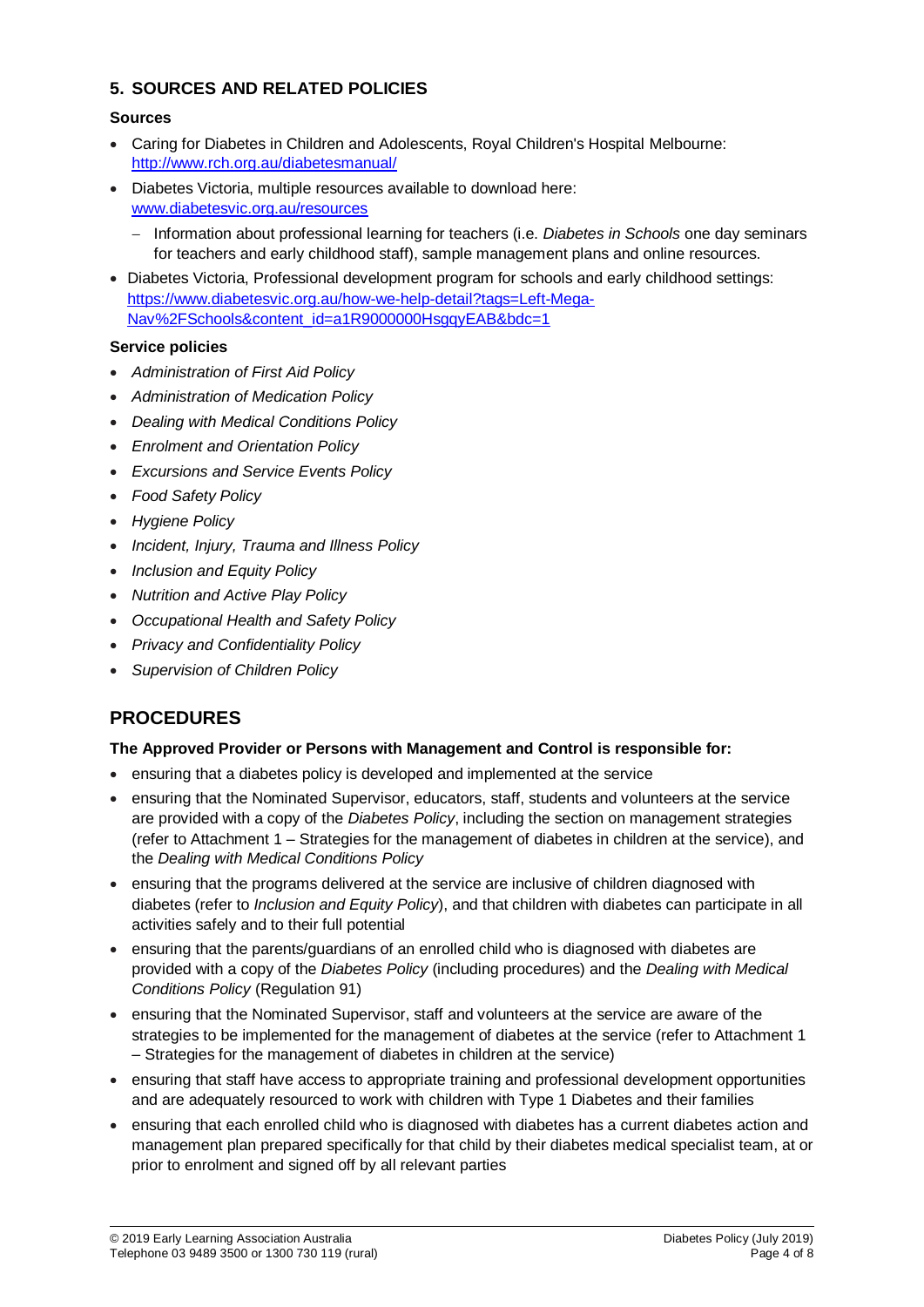- ensuring that the Nominated Supervisor, educators, staff, students, volunteers and others at the service follow the child's diabetes action and management plan in the event of an incident at the service relating to their diabetes
- ensuring that a risk minimisation plan is developed for each enrolled child diagnosed with diabetes in consultation with the child's parents/guardians, in accordance with Regulation 90(iii)
- ensuring that a communication plan is developed for staff and parents/guardians in accordance with Regulation 90(iv), and encouraging ongoing communication between parents/guardians and staff regarding the management of the child's medical condition
- ensuring that children diagnosed with diabetes are not discriminated against in any way and are able to participate fully in all programs and activities at the service
- following appropriate reporting procedures set out in the *Incident, Injury, Trauma and Illness Policy* in the event that a child is ill, or is involved in a medical emergency or an incident at the service that results in injury or trauma.

#### **The Nominated Supervisor and Person in Day to Day Charge is responsible for:**

- ensuring that the *Diabetes Policy* is implemented at the service
- compiling a list of children with diabetes and placing it in a secure but readily accessible location known to all staff. This should include the diabetes action and management plan for each child
- following the strategies developed for the management of diabetes at the service (refer to Attachment 1 – Strategies for the management of diabetes in children at the service)
- organising appropriate training and professional development for educators and staff to enable them to work effectively with children with Type 1 Diabetes and their families
- ensuring that all staff, including casual and relief staff, are aware of children diagnosed with diabetes, symptoms of low blood sugar levels, and the location of medication and diabetes action and management plans
- following the child's diabetes action and management plan in the event of an incident at the service relating to their diabetes
- following the risk minimisation plan for each enrolled child diagnosed with diabetes
- ensuring that programmed activities and experiences take into consideration the individual needs of all children, including children diagnosed with diabetes
- communicating daily with parents/guardians regarding the management of their child's diabetes
- ensuring that children diagnosed with diabetes are not discriminated against in any way and are able to participate fully in all programs and activities at the service.

### **Educators and other staff are responsible for:**

- reading and complying with this *Diabetes Policy* and the *Dealing with Medical Conditions Policy*
- following the strategies developed for the management of diabetes at the service (refer to Attachment 1 – Strategies for the management of diabetes in children at the service)
- working with individual parents/guardians to determine the most appropriate support for their child
- following the risk minimisation plan for each enrolled child diagnosed with diabetes
- knowing which children are diagnosed with diabetes, and the location of their medication and diabetes action and management plans
- following the child's diabetes action and management plan in the event of an incident at the service relating to their diabetes
- communicating daily with parents/guardians regarding the management of their child's medical condition
- ensuring that children diagnosed with diabetes are not discriminated against in any way and are able to participate fully in all programs and activities at the service.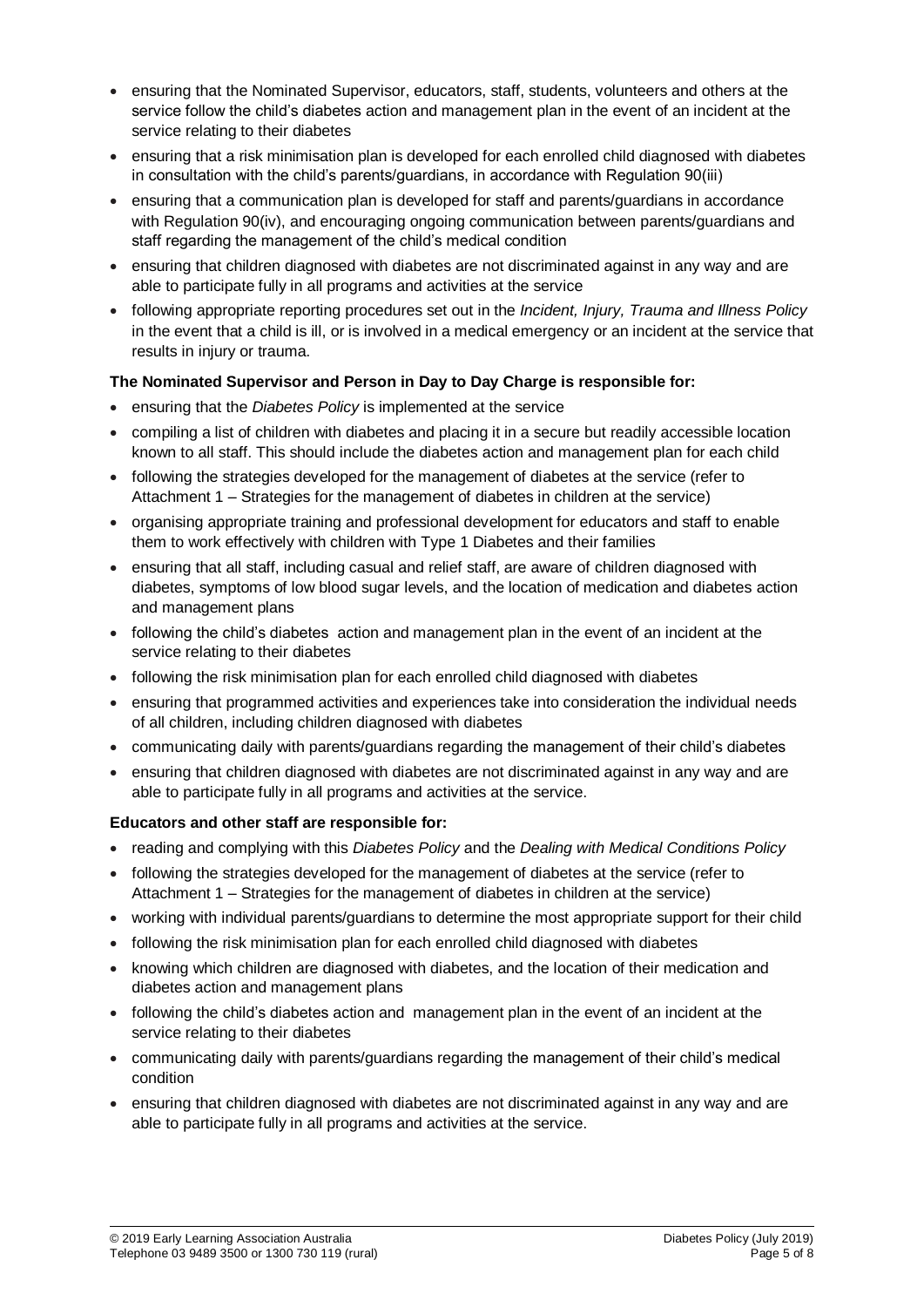#### **All parents/guardians are responsible for:**

• reading and complying with this *Diabetes Policy*, diabetes management strategies (refer to Attachment 1 – Strategies for the management of diabetes in children at the service), and the *Dealing with Medical Conditions Policy.*

#### **Parents/guardians of children diagnosed with type 1 diabetes are responsible for:**

- providing the service with a current diabetes action and management plan prepared specifically for their child by their diabetes medical specialist team and signed off by all relevant parties
- working with the Approved Provider to develop a risk minimisation plan for their child
- working with the Approved Provider to develop a communication plan
- working with educators and staff to assist them to provide the most appropriate support for their child
- ensuring that they provide the service with any equipment, medication or treatment, as specified in the child's individual diabetes action and management plan.

#### **Volunteers and students, while at the service, are responsible for following this policy and its procedures.**

## **EVALUATION**

In order to assess whether the values and purposes of the policy have been achieved, the Approved Provider will:

- selectively audit enrolment checklists (for example, annually) to ensure that documentation is current and complete
- regularly seek feedback from everyone affected by the policy regarding its effectiveness
- monitor the implementation, compliance, complaints and incidents in relation to this policy
- keep the policy up to date with current legislation, research, policy and best practice
- revise the policy and procedures as part of the service's policy review cycle, or following a hypo emergency at the service, to identify any changes required
- notify parents/guardians at least 14 days before making any changes to this policy or its procedures.

## **ATTACHMENTS**

Attachment 1: Strategies for the management of diabetes in children at the service

### **AUTHORISATION**

This policy was adopted by the Approved Provider of Thornbury Kindergarten Inc on 20 August 2019.

### **REVIEW DATE:** AUGUST 2022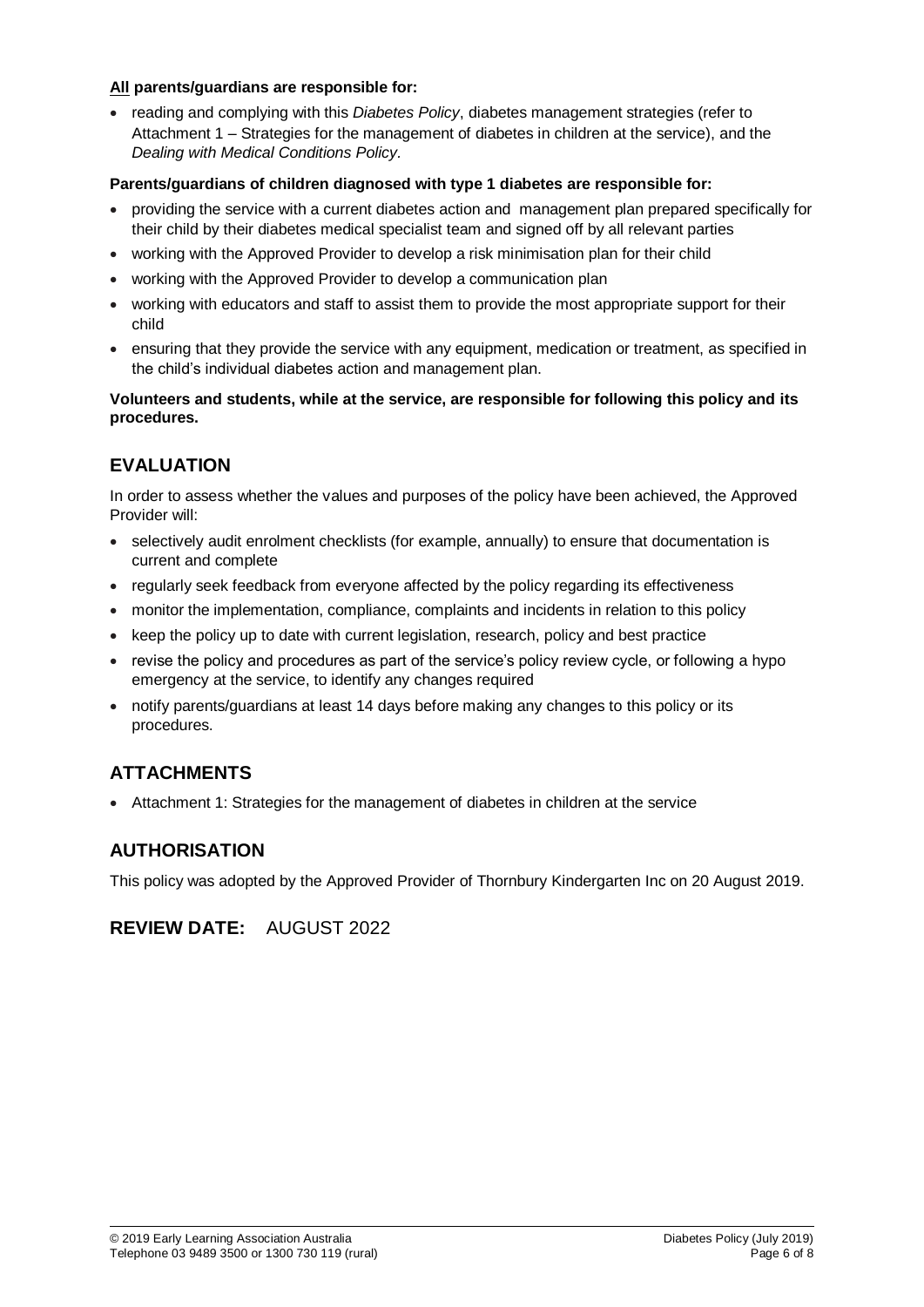# **ATTACHMENT 1 Strategies for the management of diabetes in children at the service**

| <b>Strategy</b>                                      | <b>Action</b>                                                                                                                                                                                                                                                                                                                                                                                                                                                                                                                                                                                                                                                                                                                                                                                                                                                                                                                                                                                                                                                                                                                                                                                                                                                                                                                                                                                                                           |
|------------------------------------------------------|-----------------------------------------------------------------------------------------------------------------------------------------------------------------------------------------------------------------------------------------------------------------------------------------------------------------------------------------------------------------------------------------------------------------------------------------------------------------------------------------------------------------------------------------------------------------------------------------------------------------------------------------------------------------------------------------------------------------------------------------------------------------------------------------------------------------------------------------------------------------------------------------------------------------------------------------------------------------------------------------------------------------------------------------------------------------------------------------------------------------------------------------------------------------------------------------------------------------------------------------------------------------------------------------------------------------------------------------------------------------------------------------------------------------------------------------|
| <b>Monitoring of</b><br>blood glucose (BG)<br>levels | • Checking of blood glucose (BG) levels is performed using a blood<br>glucose meter (refer to Definitions) and a finger pricking device. The<br>child's diabetes action and management plan should state the times that<br>BG levels should be checked, the method of relaying information to<br>parents/guardians about BG levels and any intervention required if the<br>BG level is found to be below or above certain thresholds. A<br>communication book can be used to provide information about the child's<br>BG levels between parents/guardians and the service at the end of each<br>session.<br>• Checking of BG occurs at least four times every day to evaluate the<br>insulin dose. Some of these checks may need to be done while a child is<br>at the service - at least once, but often twice. Routine times for checking<br>include before meals, before bed and regularly overnight.<br>• Additional checking times will be specified in the child's diabetes action<br>and management plan. These could include such times as when a 'hypo'<br>is suspected.<br>• Children are likely to need assistance with performing BG checks.<br>• Parents/guardians should be asked to teach service staff about BG<br>checking procedures.<br>• Parents/guardians are responsible for supplying a blood glucose meter,<br>in-date test strips and a finger pricking device for use by their child while<br>at the service. |
| <b>Managing</b><br>hypoglycaemia<br>(hypos)          | • Hypos or suspected hypos should be recognised and treated promptly,<br>according to the instructions provided in the child's diabetes action and<br>management plan.<br>Parents/guardians are responsible for providing the service with oral<br>$\bullet$<br>hypoglycaemia treatment (hypo food) for their child in an appropriately<br>labelled container.<br>This hypo container must be securely stored and readily accessible to all<br>$\bullet$<br>staff.                                                                                                                                                                                                                                                                                                                                                                                                                                                                                                                                                                                                                                                                                                                                                                                                                                                                                                                                                                      |
| Administering                                        | • Administration of insulin during service hours may be required; this will be                                                                                                                                                                                                                                                                                                                                                                                                                                                                                                                                                                                                                                                                                                                                                                                                                                                                                                                                                                                                                                                                                                                                                                                                                                                                                                                                                          |
| insulin                                              | specified in the child's diabetes action and management plan.                                                                                                                                                                                                                                                                                                                                                                                                                                                                                                                                                                                                                                                                                                                                                                                                                                                                                                                                                                                                                                                                                                                                                                                                                                                                                                                                                                           |
|                                                      | • As a guide, insulin for service-aged children is commonly administered:                                                                                                                                                                                                                                                                                                                                                                                                                                                                                                                                                                                                                                                                                                                                                                                                                                                                                                                                                                                                                                                                                                                                                                                                                                                                                                                                                               |
|                                                      | - twice a day: before breakfast and dinner at home                                                                                                                                                                                                                                                                                                                                                                                                                                                                                                                                                                                                                                                                                                                                                                                                                                                                                                                                                                                                                                                                                                                                                                                                                                                                                                                                                                                      |
|                                                      | - by a small insulin pump worn by the child                                                                                                                                                                                                                                                                                                                                                                                                                                                                                                                                                                                                                                                                                                                                                                                                                                                                                                                                                                                                                                                                                                                                                                                                                                                                                                                                                                                             |
|                                                      | - If insulin is required please seek specific advice from the child's<br>diabetes treatment team.                                                                                                                                                                                                                                                                                                                                                                                                                                                                                                                                                                                                                                                                                                                                                                                                                                                                                                                                                                                                                                                                                                                                                                                                                                                                                                                                       |
| <b>Managing ketones</b>                              | Ketone checking may be required when their blood glucose level is >15.0<br>$\bullet$<br>mmol/L.                                                                                                                                                                                                                                                                                                                                                                                                                                                                                                                                                                                                                                                                                                                                                                                                                                                                                                                                                                                                                                                                                                                                                                                                                                                                                                                                         |
|                                                      | • Refer to the child's diabetes action and management plan.                                                                                                                                                                                                                                                                                                                                                                                                                                                                                                                                                                                                                                                                                                                                                                                                                                                                                                                                                                                                                                                                                                                                                                                                                                                                                                                                                                             |